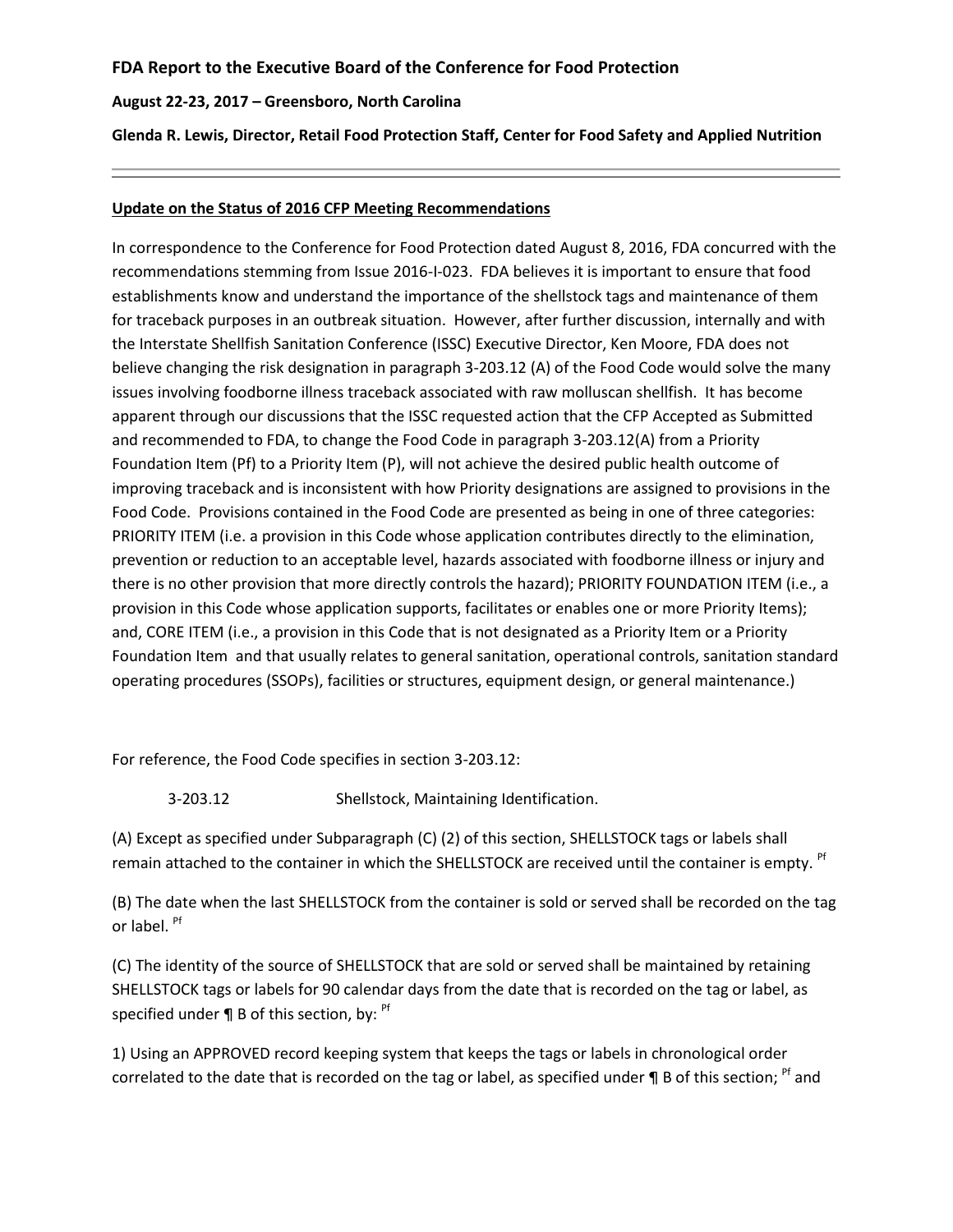(2) If SHELLSTOCK are removed from its tagged or labeled container:

(a) Preserving source identification by using a record keeping system as specified under Subparagraph  $(C)(1)$  of this section, <sup>Pf</sup> and

(b) Ensuring that SHELLSTOCK from one tagged or labeled container are not COMMINGLED with SHELLSTOCK from another container with different CERTIFICATION NUMBERS; different harvest dates; or different growing areas as identified on the tag or label before being ordered by the CONSUMER. <sup>Pf</sup>

FDA requests that the CFP support FDA not addressing the first recommendation resulting from Issue 2016-I-023 (for a change in the Food Code at this time) but continue to support and move forward with the second recommendation of Issue 2016-I-023 that reads, "2) The FDA begin discussions with the ISSC and Conference for Food Protection to identify steps that can be taken to enhance implementation and enforcement of shellfish record keeping at retail establishments." As part of these discussions between FDA, ISSC, and CFP, consideration could also be given to the potential and appropriateness of Food Code changes that may enhance foodborne illness traceback efforts.

### **FDA Agency Programmatic Updates**

## **ORA Restructuring**

On May 15, 2017 FDA's Office of Regulatory Affairs (ORA) underwent restructuring as a part of the e Agency's Program Alignment. ORA houses all the Field Specialist, the Office of Partnerships and the Office of Training Education and Development (DHRD renamed to OTED and elevated in the organization).

The biggest change for Retail in this restructuring is the establishment of the Office of State Cooperative Programs. This moves the reporting structure of 5 FDA Regions to one Headquarters office. Laurie Farmer is the Acting OSCP Director and is here as my guest for the meeting. The ORA management for Retail is now specific to this one program, so ORA managers in the program will have more involvement as they will have the time to focus in one area. Previously the Directors of State Cooperative Programs could have up to 4 programs reporting to them in a specific territory.

The good news is the change is all internal. The field Specialist maintained their same state assignments and work with CFSAN for national retail food policy development and CFP engagement will continue through the great working relationship between CFSAN and all the ORA components.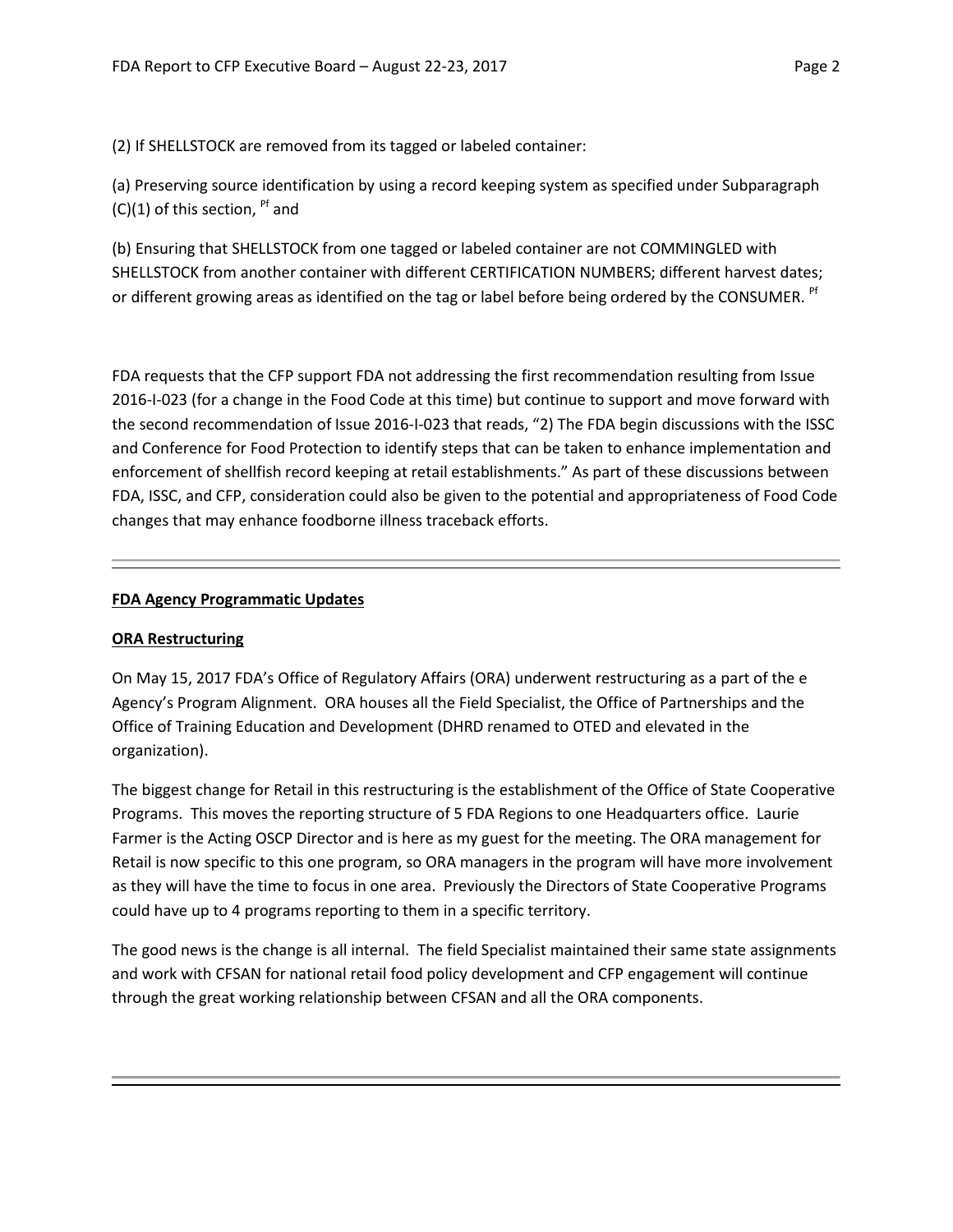#### **Regional Food Protection Seminars**

CFP members and all interested in Food Safety are encouraged to attend the annual Food Protection Seminars held in each of the five FDA regions. Much of the agendas for these seminars address topics that are important to the mission and activities of the Conference for Food Protection.

### **Northeast Region Seminar**

Dates: August 23 – 25, 2017 Location: South Burlington, Vermont Primary FDA Contact: Al Pistorio, 781-587-7427, **[alfred.pistorio@fda.hhs.gov](mailto:alfred.pistorio@fda.hhs.gov)**

#### **Southwest Region Seminar**

Dates: September 18-21, 2017 Location: Kansas City, MO Primary FDA Contact: Cindy Kunkel, 913-752-2401, **[Cynthia.kunkel@fda.hhs.gov](mailto:Cynthia.kunkel@fda.hhs.gov)**

#### **Central Region Seminar**

Dates: September 19 – 21, 2017 Location: Minneapolis, MN Primary FDA Contact: Greg Abel, 612-758-7199, **[greg.abel@fda.hhs.gov](mailto:greg.abel@fda.hhs.gov) [2017 FDA Regional Retail Food Safety Seminar & NEHA Region 4 Conference](https://mehaonline.org/neha-region-4-conferencefda-central-region-retail-food-protection-seminar/)**

#### **Pacific Region Seminar**

Dates: September 26-28, 2017 Location: Spokane, Washington Primary FDA Contact: Kathryn Kennedy, 503-671-9711 X 16, **[Kathryn.Kennedy@fda.hhs.gov](mailto:Kathryn.Kennedy@fda.hhs.gov)**

### **Southeast Region Seminar**

Dates: October 17 – 19, 2017 Location: Wilmington, NC Primary FDA Contact: Donna Wanucha, 678-616-5600, **[donna.wanucha@fda.hhs.gov](mailto:donna.wanucha@fda.hhs.gov)**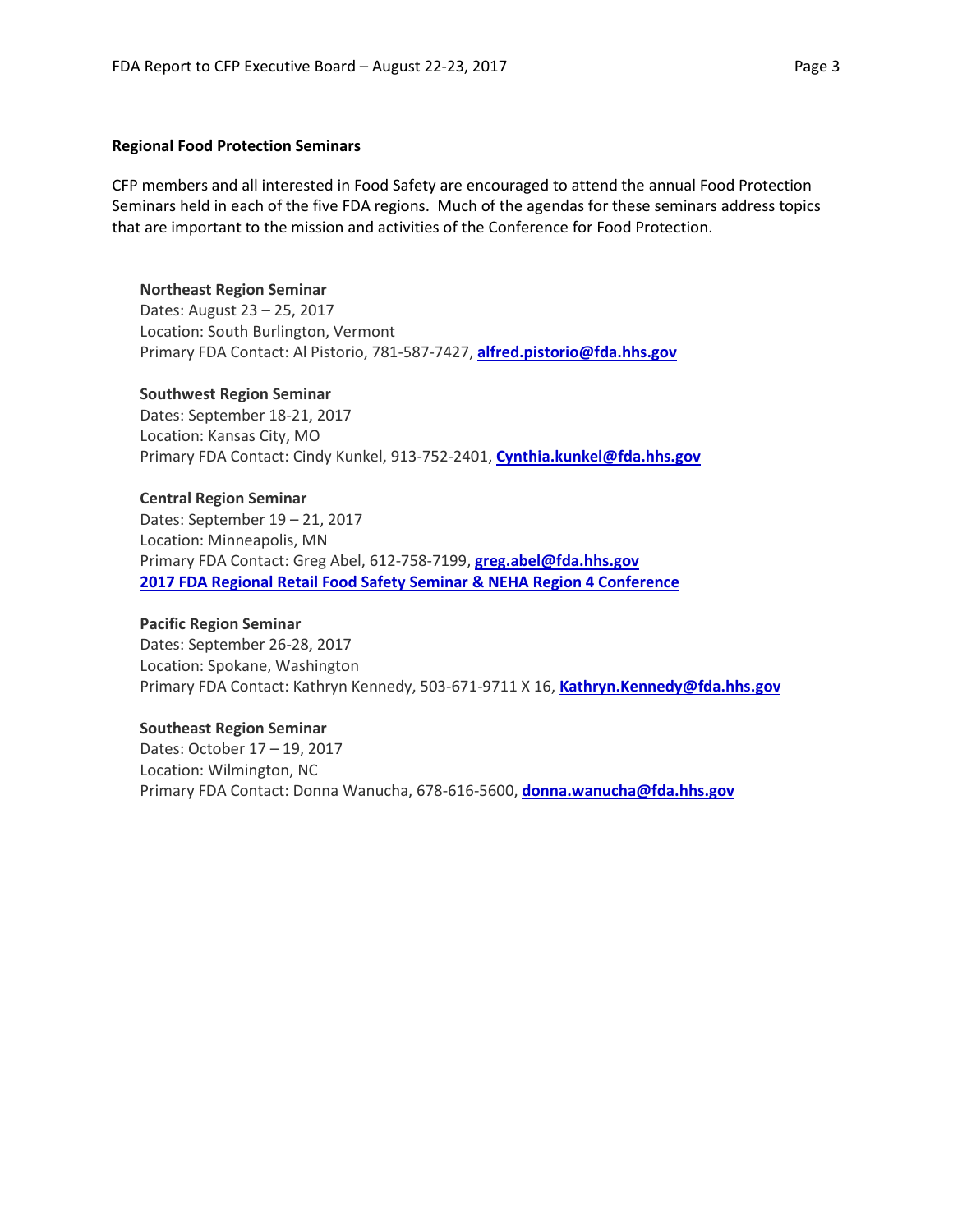### **2017 Food Code**

Work continues on the development of the 2017 Food Code and we are anticipating a release by end of calendar year 2017 with a web release initially and printing taking longer. We have had to adjust the Joint Agency Introduction Letter with the changing of Agency leads as late as the end of July and including signatures of the current Agency leads. Communications Outreach will be through a Constituent Update.

The **Food Code Reference System** may be accessed at: <http://www.accessdata.fda.gov/scripts/fcrs/>

### **Email Alerts for Retail Food Protection Information**

FDA has established a free email alert service allows subscribers to receive updated Retail Food Protection information as it becomes available. Among other things, this will include word of new guidance documents, new postings to the Food Code Reference System, and quarterly updates to the Listing of Jurisdictions Enrolled in Voluntary National Retail Food Regulatory Program Standards. To subscribe, valid email address is required. Email will be used to deliver the type of information requested according to the subscriber preferences. CFP members are encouraged to subscribe by visiting the following website:

**[https://public.govdelivery.com/accounts/USFDA/subscriber/new?topic\\_id=USFDA\\_426](https://public.govdelivery.com/accounts/USFDA/subscriber/new?topic_id=USFDA_426)** Please sign up and share this link with your stakeholders!

## **Retail Program Standards**

The Retail Program Standards serve as a guide for promoting continuous improvement among retail food regulatory programs administered by state, local, tribal, and territorial agencies. FDA works closely with stakeholders through the Conference for Food Protection to periodically review and update the Retail Program Standards.

Enhancements to the Program Standards Website on the fda.gov continue to highlight the Standards themselves, supporting information and tools, and the listing of enrolled jurisdictions. These can all be accessed at the shortcut: **[www.fda.gov/retailprogramstandards](http://www.fda.gov/retailprogramstandards)**. The website includes a breakdown of the numbers of enrollees from each of the jurisdiction types.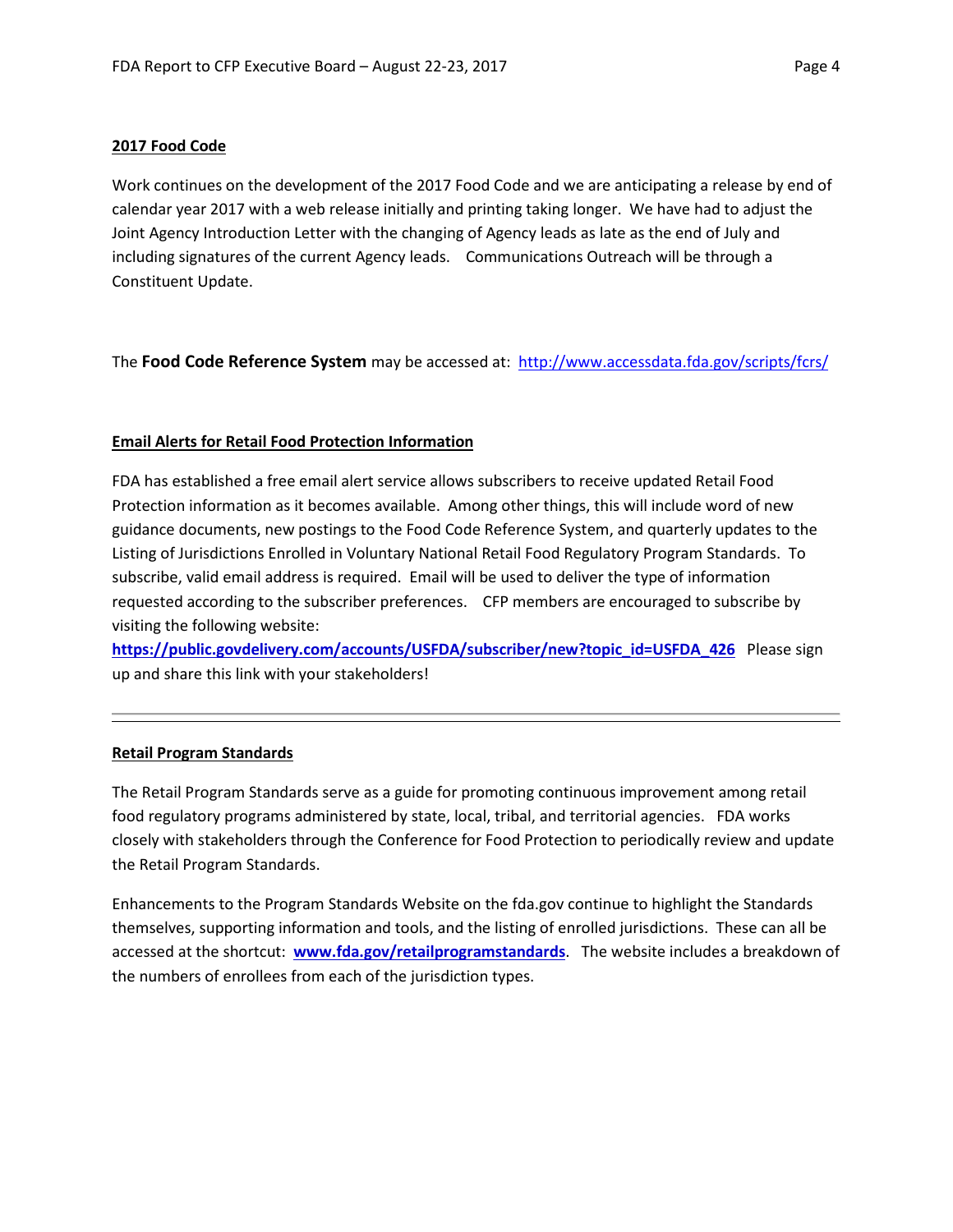### Number of Enrolled Jurisdictions

- As of 6/30/17, there are 775 jurisdictions enrolled in the Retail Program Standards. This includes **61 State- level agencies** (from all but 1 State) and **5 Territories** (American Samoa, Guam, Northern Mariana Islands, Puerto Rico, Virgin Islands); **453 County-level agencies**; 68 **District-level agencies** (each agency oversights 2 or more jurisdictions)(256 counties, 21 cities, 44 towns, 6 villages); **111 City; 51 Town**; and **26 enrollees are other type agencies** (**Tribe**--11; **Univ.**--9; **Park**--1; **Federal Agency**--3; **Community**--1; **Village**—1). Enrollment has steadily increased over the past few years, from 547 enrolled as of 9/30/2012 to the current 775 enrollees.
- **99.74%** (1 *State without state-level agency enrolled*)of the U.S. population that reside in a state in which one or more of the eligible state-level agencies with a retail food regulatory program has enrolled in the Voluntary National Retail Food Regulatory Program Standards.
- Nearly 68% (67.78%) of the U.S. population lives in a locality (city, county, parish, etc.) in which the local-level agency primarily responsible for retail food protection is enrolled in the retail program Standards.

Enrolled Jurisdictions with a Current Self-Assessment

• As of 6/30/2017, 53.8% of enrolled jurisdictions had a current self-assessment (417/775 enrolled jurisdictions). As of 9/30/2012, 40% of enrolled jurisdictions had a current selfassessment (219/547 enrolled jurisdictions).

Enrolled Jurisdictions with a Current Self-Assessment that Meet 3 or More Standards

• As of 6/30/2017, 20% of enrolled jurisdictions had a current\* and completed self-assessment and met 3 or more Standards (153/775 enrolled jurisdictions). As of 9/30/2012, 13% of enrolled jurisdictions had a current self-assessment and met 3 or more Standards (69/547 enrolled jurisdictions).

Enrolled Jurisdictions with a Current Self-Assessment that Meet 5 or More Standards

• As of 6/30/2017, 6% of enrolled jurisdictions had a current\* self-assessment and met 5 or more Standards (48/775 enrolled jurisdictions) with an increase of 7 jurisdictions since 9/30/2016. As of 9/30/2012, only 3% of enrolled jurisdictions had a current self-assessment and met 5 or more Standards (18 /547 enrolled jurisdictions).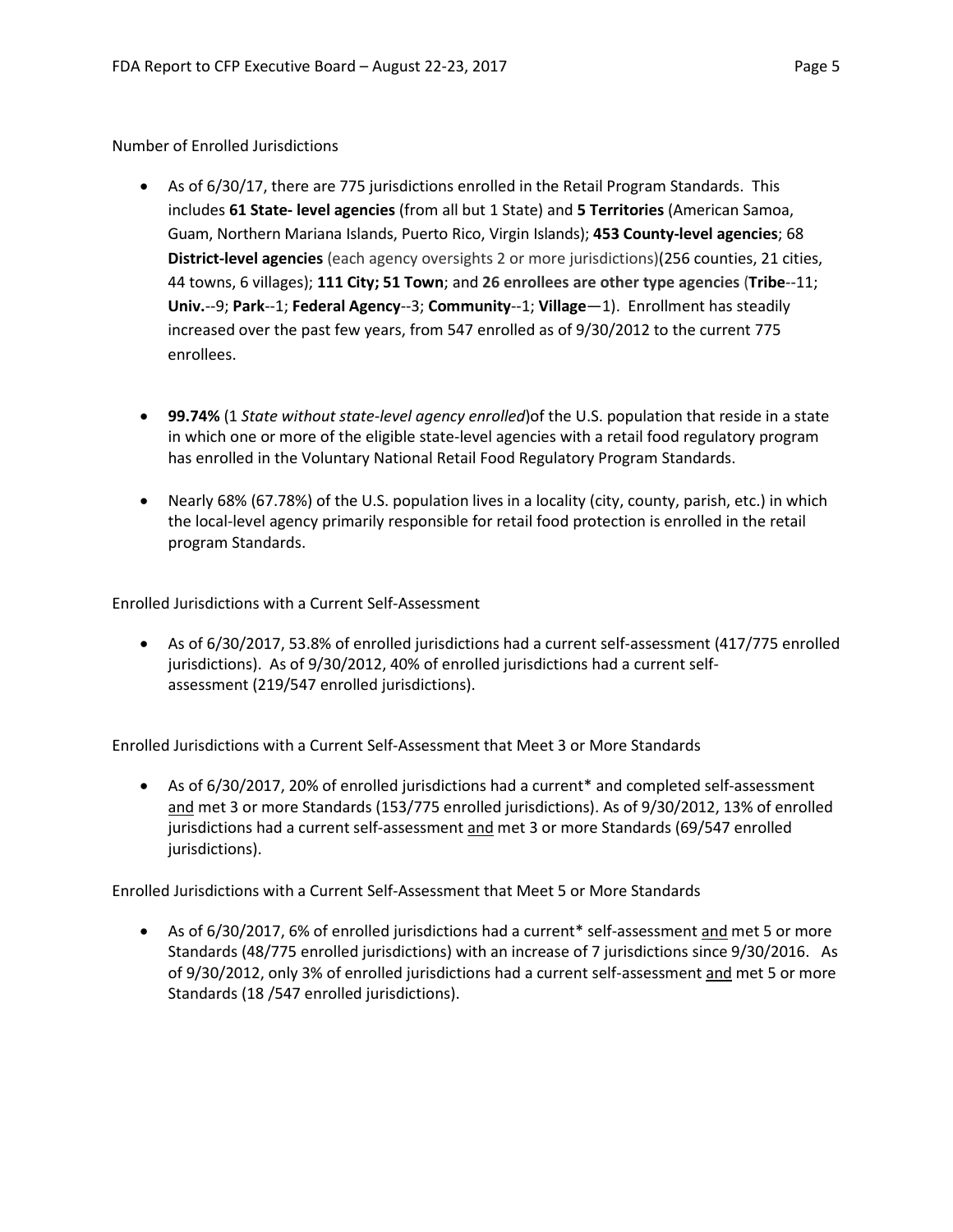Enrolled Jurisdictions with a Current Self-Assessment that Meet 6 or More Standards

• As of 6/30/2017, 2.8% of enrolled jurisdictions had a current\* self-assessment and met 6 or more Standards (22/775 enrolled jurisdictions).

\*The "current" means that enrollee has at least one activity (such as completed a period of SA, achieved meeting Program Standards, have done verification audit) in recent 5 years (For FY17Q3, it is from 7/1/2012 to 6/30/2017).

For jurisdictions seeking to conform to the Retail Program Standards at this time, use the 2015 version of the Standards found at:

**[https://www.fda.gov/Food/GuidanceRegulation/RetailFoodProtection/ProgramStandards/ucm24540](https://www.fda.gov/Food/GuidanceRegulation/RetailFoodProtection/ProgramStandards/ucm245409.htm) [9.htm](https://www.fda.gov/Food/GuidanceRegulation/RetailFoodProtection/ProgramStandards/ucm245409.htm)**

## **2017 Retail Program Standards**

The Federal Register 60-day notice comment period for public comment on draft versions of the 2017 Voluntary National Retail Food Regulatory Program Standards (Retail Program Standards) closed on May 19, 2017. To date, FDA has received and responded to two comments to the 60-day notice. The subsequent 30-day notice published July 18, 2017 and its comment period is still open as of the writing of this report and closes on August 18, 2017. The 2015 version of the Voluntary National Retail Food Regulatory Program Standards expiration date for the forms and collection has been extended to 8/31/17. We will continue to update you as we can.

## **Opportunities to Improve Program Standards Implementation**

## Retail Program Standards Mentorship Program

The Retail Program Standards Mentorship Program (administered by National Association of County and City Health Officials (NACCHO) under a cooperative agreement with FDA will continue for 2017-2018. Funding has been used to conduct several research projects and administer the mentorship program. Since 2012, FDA has invested over \$1.4 million in the Mentorship Program which has provided 124 awards to retail food regulatory programs. The response from all participants in the Mentorship Program has been overwhelmingly positive. More information about the mentorship program is available at **<http://www.naccho.org/topics/environmental/foodsafety/retail/>**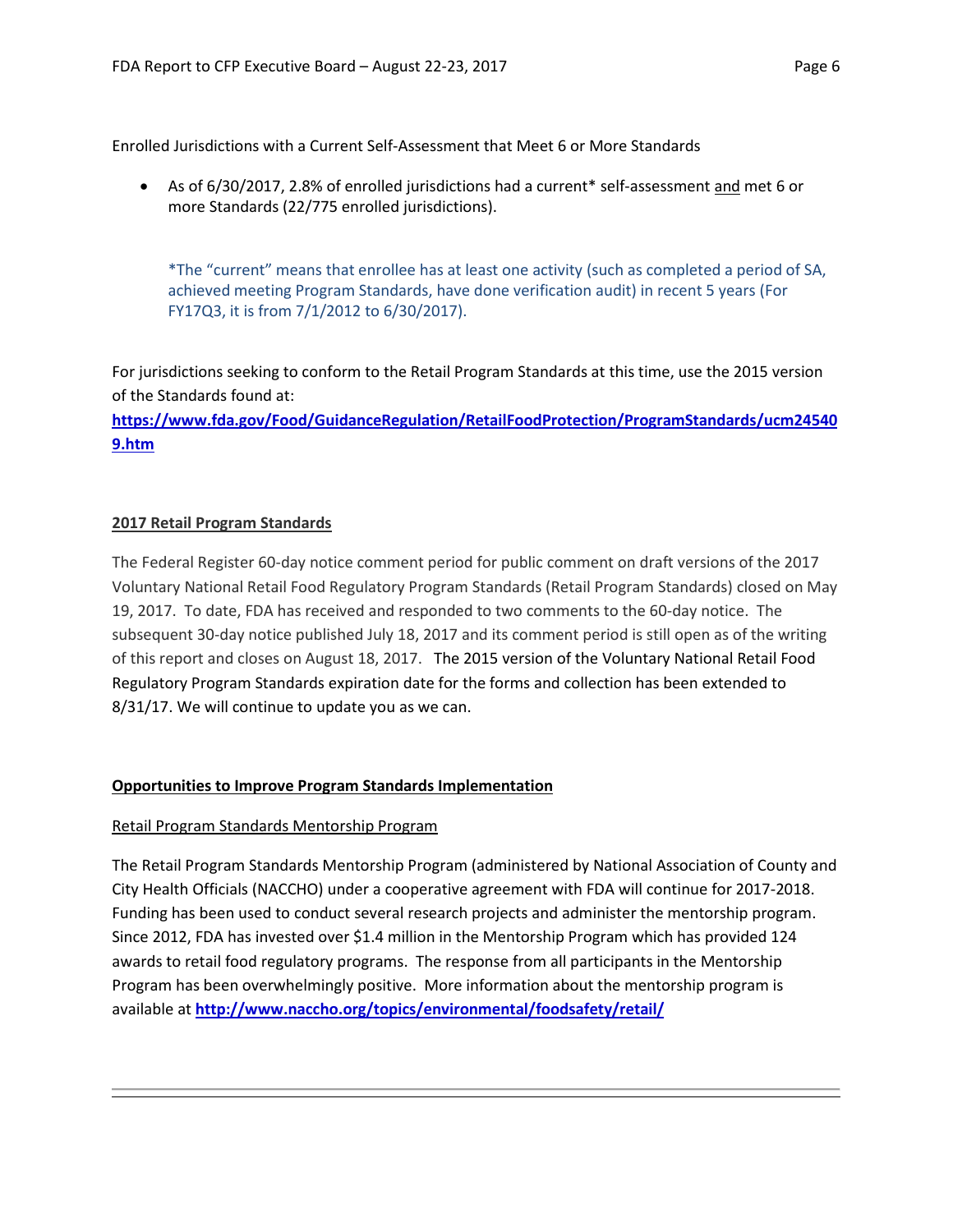### **2017 Retail Program Standards Grant Program**

FDA and the Association of Food and Drug Officials (AFDO) announced the successful completion of the application period for the 2017 AFDO-administered Retail Program Standards Grant Program. The program provides funds for the completion of projects and training to enhance conformance with Retail Program Standards.

Each year, grant funding is open to State, local, territorial, and tribal regulatory retail food programs that have enrolled in the Retail Program Standards. Project categories for the 2017 funding year include:

- **177 awarded Small Projects** up to \$3,000, for jurisdictions to complete: a self-assessment of all nine Standards, small projects related to meeting one or more Standards, a verification audit or audits, or custom projects that increase a jurisdiction's conformance with the standards;
- **54 awarded Moderate Projects**, \$10,000-\$20,000, for more ambitious projects that further conformance with the Retail Program Standards (computer software systems, risk factor studies, development of a written compliance program, training events, etc.);
- **182 awarded Training** up to \$3,000, for jurisdiction staff to meet the requirements of Standard 2 (Step 1 & 3 Curriculum or CEU maintenance) or to attend FDA Regional Seminars to maintain FDA Standardization; and
- **20 awarded Food Protection Task Force Support Projects** up to \$3,000 per award. The goal of this category is to advance conformance with the Retail Program Standards by supporting attendance at Food Protection Task Force activities (or similar Food Advisory Board/Council activities, whether Task Force/Board/Council is supported by an FDA grant or not).

Approximately \$2 Million in funding was available for this granting year. For more information visit Retail Food Safety Grants Website at **<http://afdo.org/retailstandards>**.

The 2018 AFDO-administered Retail Program Standards Grant Program Portal will open on September 4, 2017. Enrolled programs can apply for grant funding through 10/2/2017

The Advancing Conformance with the Voluntary National Retail Food Regulatory Program Standards Cooperative Agreement Cohort 3 funding opportunity posted March 31, 2017 and closed on May 31, 2017. The link is: **<https://grants.nih.gov/grants/guide/rfa-files/RFA-FD-17-007.html>**

The Funding Opportunity Announcement (FOA) Number is RFA-FD-17-007 and the FOA Purpose is to achieve the intended outcome of this FOA which is to advance efforts for a nationally integrated food safety system by assisting retail food regulatory programs in achieving conformance with the Retail Program Standards. These cooperative agreements are intended to assist regulatory food retail programs in developing, implementing, and improving the infrastructure necessary to support conformance with the Retail Program Standards. FDA/ORA intends to fund up to \$2,300,000, for fiscal year